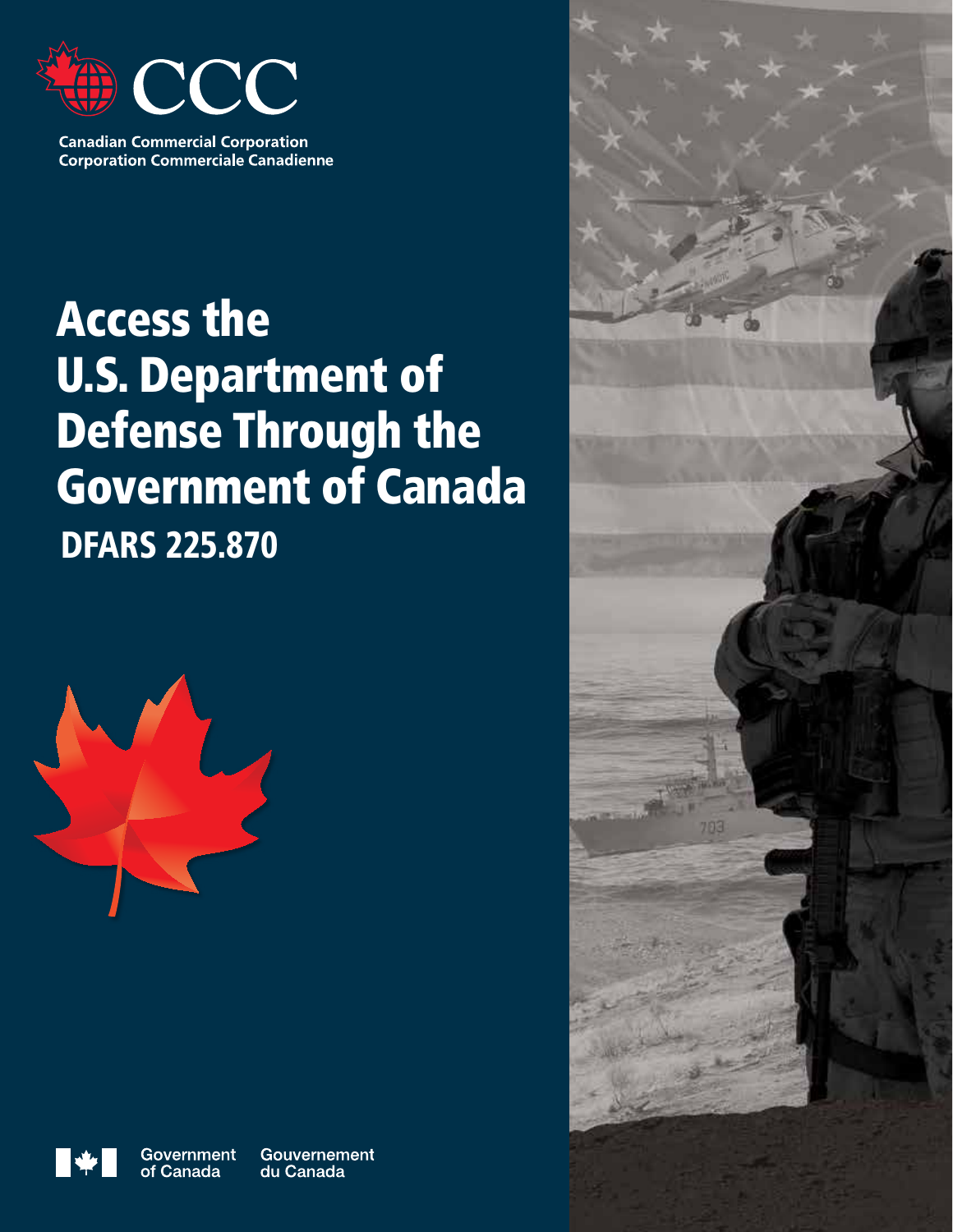# Supporting Defence Trade Between Canada and the United States

*Each year the Canadian Commercial Corporation (CCC) contracts for and manages approximately \$1 billion in contracts with Canadian companies' and the U.S. Department of Defense (U.S. DoD).*

# **THE DEFENCE AND SECURITY EXPORT SALES ORGANIZATION OF THE GOVERNMENT OF CANADA**

CCC is the Crown corporation of the Government of Canada (government-owned enterprise) that undertakes sales of defence and security technology and expertise from Canada on a government-to-government basis.

# **CCC AND U.S. DOD**

CCC's defence and security business is anchored in the Canada-U.S. defence trade relationship. For over 65 years, CCC has worked closely with U.S. DoD to support and strengthen the integrated North American defence industrial base.

CCC is specifically referenced in the U.S. Defense Federal Acquisition Regulation Supplement (DFARS), providing Canadian

*Purchases from Canada above the simplified acquisition threshold will be made through the Canadian Commercial Corporation.*

> **Acquisition Policy Directive,**  U.S. Department of Defense

#### Canadian Commercial Corporation



**U.S. Department of Defense and NASA Global Defence and Security**

**International Commercial Business**

companies with unique access to the largest defence market in the world.

Military acquisitions from Canada through CCC provides the U.S. DoD with the assurance, backed by the Government of Canada, that the contract will be fulfilled in accordance with its terms and conditions. As Prime Contractor, CCC endorses the Canadian proposal, issues a subcontract to the Canadian supplier whose proposal was selected for award and administers the contract.

CCC serves as the point of contact for U.S. DoD procurement officials and the Defense Contract Management Agency (DCMA) – Americas office located in Ottawa, Canada.

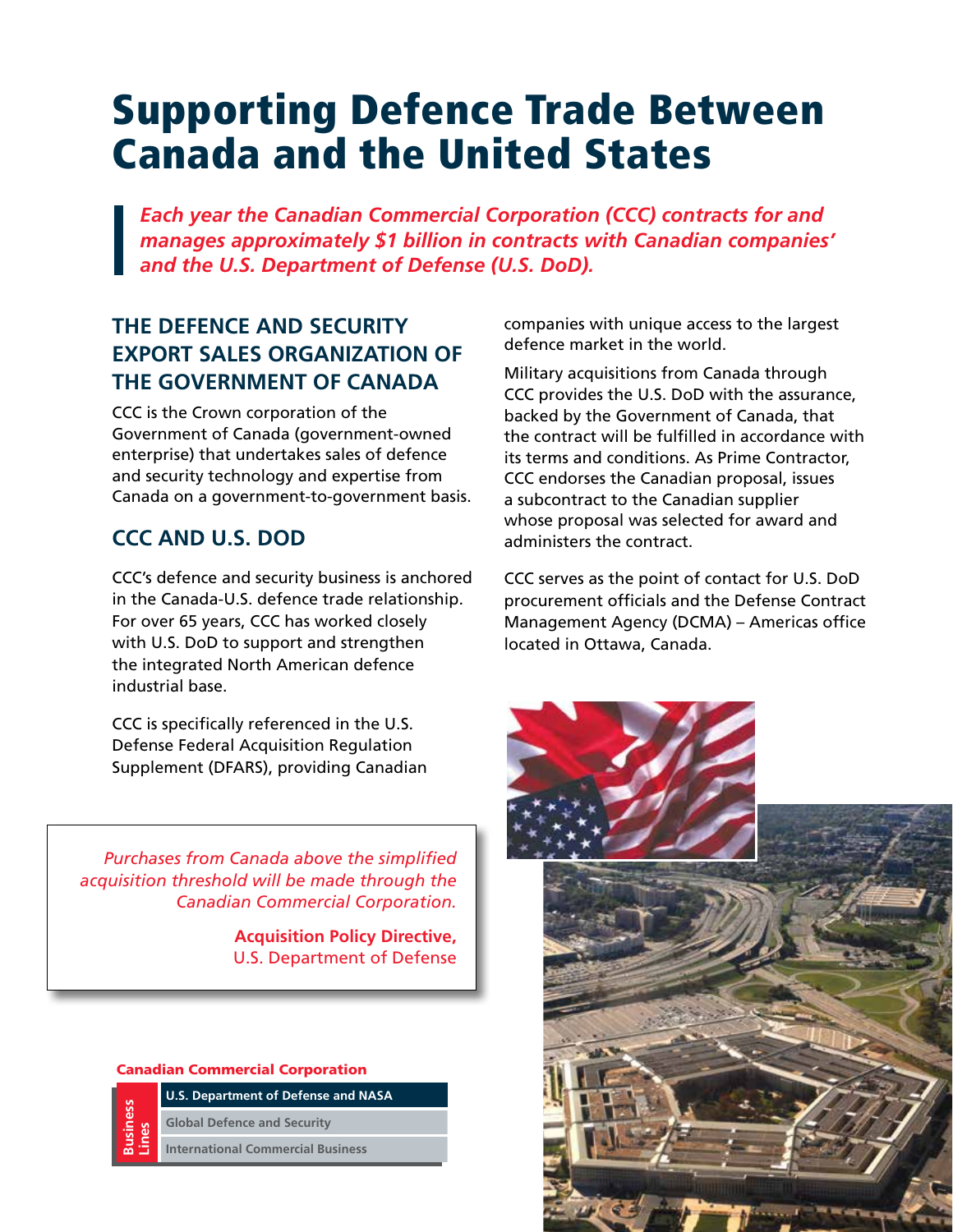# *CCC role is anchored in the Defense Federal Acquisition Regulation Supplement (DFARS 225.870)*

### *Learn about U.S. DOD Policies*

| <b>Department of Defense</b><br><b>Instruction 2035.01</b><br><b>February 27, 2006</b> | Reaffirms U.S. DoD policy on maintaining and strengthening<br>defence cooperation with Canada through the promotion<br>of a strong, integrated and more widely dispersed defence<br>industrial base; fostering greater standardization and<br>interoperability of military equipment; removing obstacles to<br>the free flow of defence equipment trade; and giving equal<br>consideration to the offers of sources in both countries for<br>defence procurement. |
|----------------------------------------------------------------------------------------|-------------------------------------------------------------------------------------------------------------------------------------------------------------------------------------------------------------------------------------------------------------------------------------------------------------------------------------------------------------------------------------------------------------------------------------------------------------------|
| <b>DFARS 225,870</b>                                                                   | Stipulates that U.S. DoD purchases from Canada over the<br>simplified acquisition threshold of USD\$150,000 must be<br>contracted with CCC.                                                                                                                                                                                                                                                                                                                       |
| DFARS 225.870-1(a)                                                                     | Contracts awarded to CCC have a guarantee of contract<br>performance by the Government of Canada.                                                                                                                                                                                                                                                                                                                                                                 |
| DFARS 225.872-1(a)                                                                     | Implements the waiver of the Buy America Act for Canadian<br>materials and supplies used in defence equipment.                                                                                                                                                                                                                                                                                                                                                    |
| DFARS 252.225-7013<br>(Duty-Free Entry)                                                | Most Canadian products imported into the U.S. for defence use<br>are exempt from U.S. customs duties.                                                                                                                                                                                                                                                                                                                                                             |
| <b>U.S. DoD Small Business</b><br>Programs                                             | Canadian companies do not qualify for U.S. Small Business<br>programs and cannot bid on small business set-asides.                                                                                                                                                                                                                                                                                                                                                |
| 1956 Canada-U.S. Defence<br><b>Production Sharing</b><br>Agreement                     | CCC administers the DPSA on behalf of the Government of<br>Canada. Under the DPSA, CCC acts as Prime Contractor on U.S.<br>DoD contracts for purchases from Canada.                                                                                                                                                                                                                                                                                               |
| 1963 Canada-U.S. Defence<br><b>Development Sharing</b><br>Agreement                    | CCC facilitates shared funding of research and development<br>projects involving Canadian companies and the U.S. DoD. Under<br>the DDSA, CCC acts as Prime Contractor for U.S. DoD contracts.<br>This program is managed by Industry Canada www.ic.gc.ca                                                                                                                                                                                                          |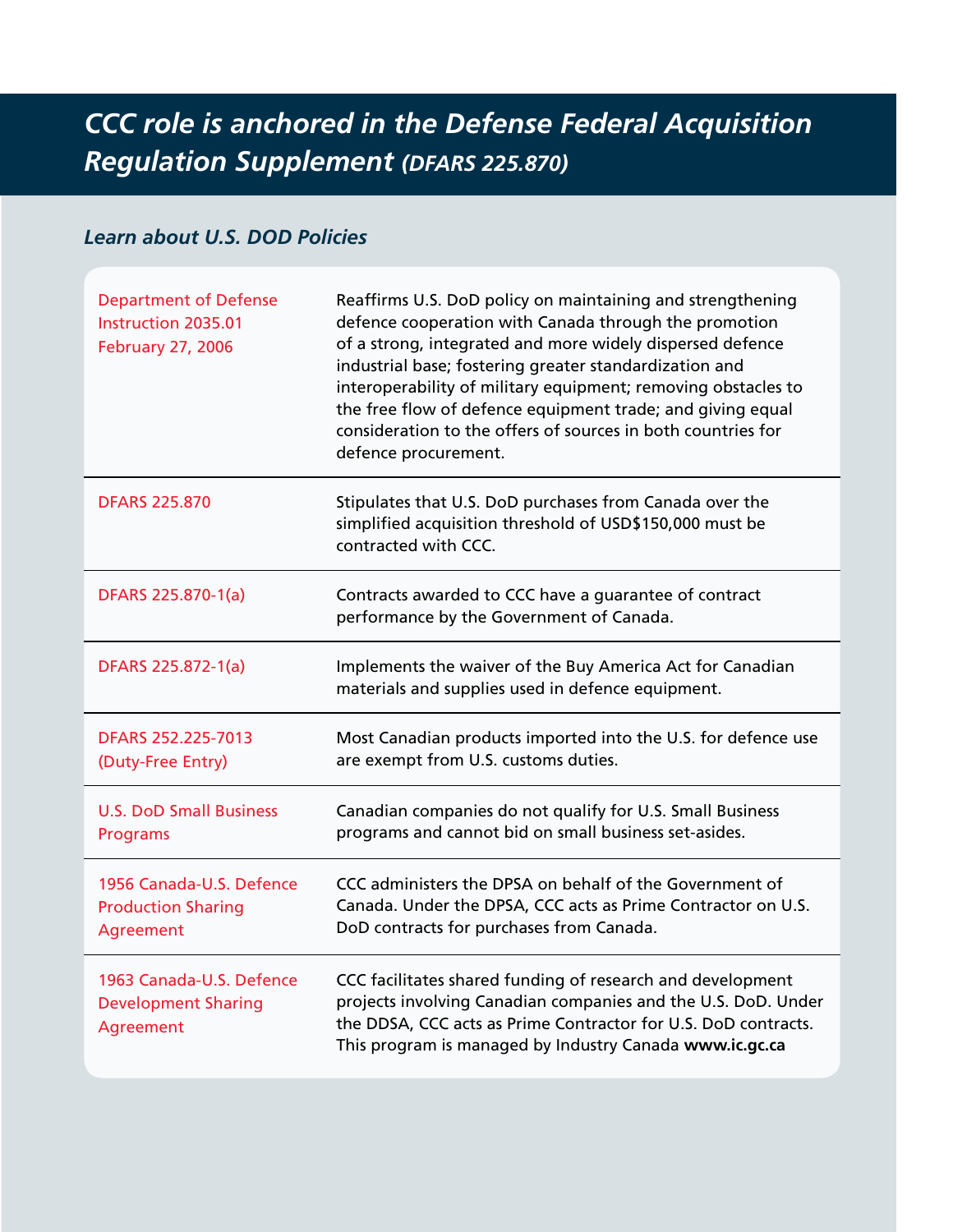## **ARE YOU THINKING OF ENTERING THE U.S. MARKET?**

CCC works with Canadian companies and individuals to sell a wide range of defence and security technologies and services – from spare parts and components to systems and platforms.

#### Finding Potential Customers in U.S. DoD

Are there customers for your product/service in U.S. DoD? CCC, working with Canadian Trade Commissioners and other government partners, may be able to help you identify the buying commands or defence logistics agencies you might consider targeting.

#### Selling End-Users on Your Product/Service

Your local Trade Commissioner Service representative may also be able to use its network of colleagues throughout the U.S to help find key contacts and set up meetings for you. Go to *Offices in Canada* at **www.tradecommissioner.gc.ca** 

#### Building Awareness of Your Product/Service

There are a number of established defence trade shows that target the U.S. DoD and these can be very effective. Learn more about how you can participate through the website of the Canadian Association of Defence and Security Industries (CADSI) and Aerospace Industries Association of Canada (AIAC). Go to *CADSI International Events* at **www.defenceandsecurity.ca** and *AIAC News and Events* at **www.aiac.ca**

#### Introducing New Technology to U.S. DoD

The Foreign Comparative Testing Program (FCT) is a U.S. DoD initiative that allows for the testing and evaluation of items and technologies by the U.S. armed services in order to satisfy U.S. defence requirements. The program is administered in Canada by the Department of National Defence. Go to *Foreign Comparative Testing Program* at **www.materiel.forces.gc.ca**

#### **GET ACCESSIBLE, RELIABLE ADVICE**

Whether your company is looking to explore sales to U.S. DoD or you are actively preparing proposals in response to U.S. DoD solicitations, CCC can provide advice on how the process works. Learn more about:

- Defence Production Sharing Agreement (DPSA)
- Federal Acquisition Regulation (FAR)
- Defense Federal Acquisition Regulation Supplement (DFARS)
- CCC's role in U.S. DoD acquisition from Canada
- Understanding U.S. DoD solicitations
- CCC's due diligence and price certification to secure endorsement

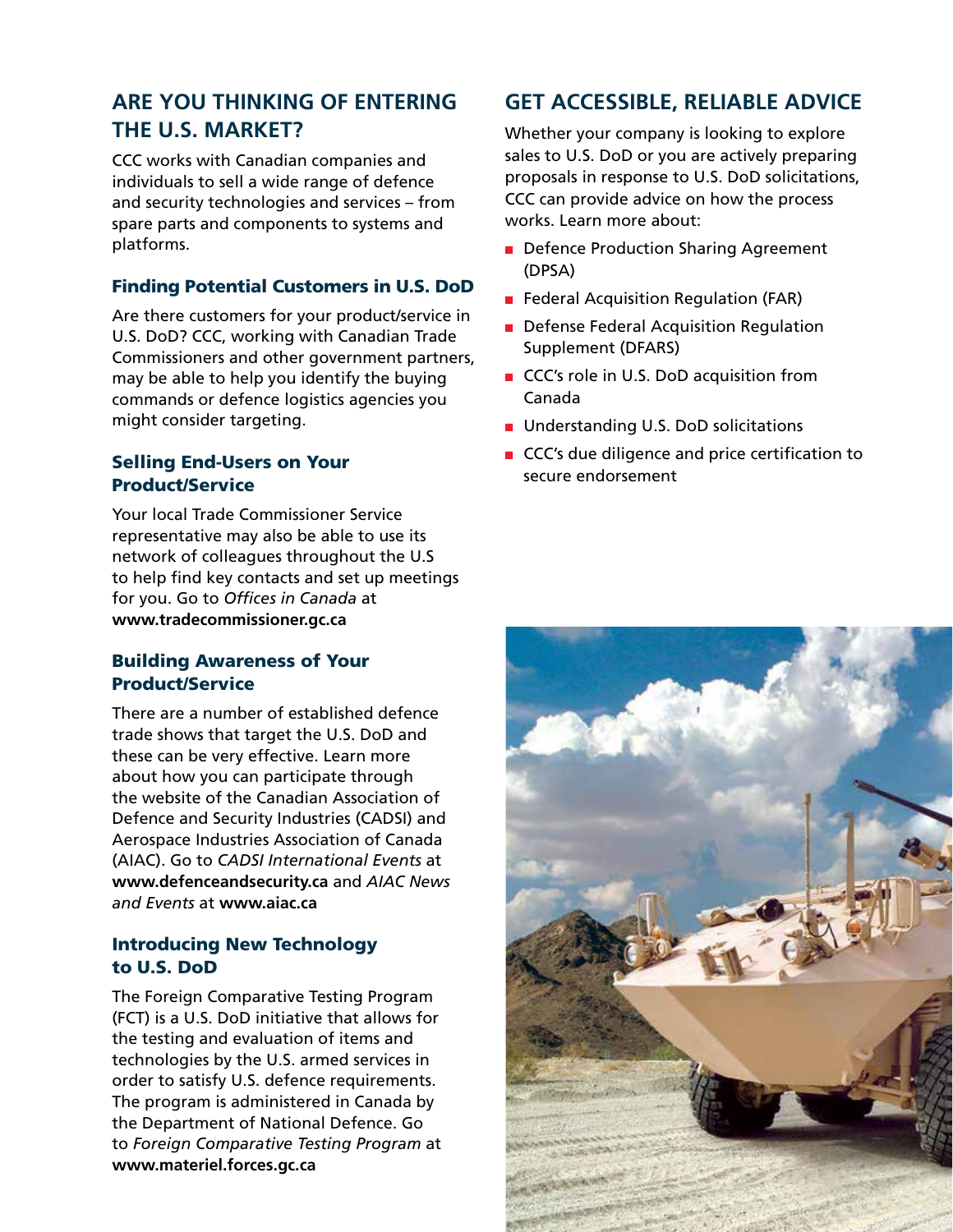## **GETTING READY TO SELL TO THE U.S. DOD?**

CCC has a knowledgeable and experienced team to advise you on registering to do business with U.S. DoD including:

- Getting your FSC/NAICS Code
- Getting your DUNs number
- Getting your SIC number
- Using **www.sam.gov** for U.S. Federal Contractor Registration
- Getting your CAGE and/or NCAGE Code
- Using **www.FedBizOpps.gov** to find opportunities
- Using the United States/Canada Joint Certification Program (JCP) to access unclassified technical data

#### *If you know the U.S. DoD solicitation you intend to bid on, please contact CCC at info@ccc.ca.*

#### **PREPARING A PROPOSAL?**

Once you have found a solicitation of interest and wish to pursue it, you may want help interpreting the solicitation. CCC can review the solicitation and help interpret the U.S. DoD documents.

#### CCC Endorsement of the Proposal to U.S. DoD

CCC will need to review your technical and financial proposal and your company's audited financial statements to complete its due diligence before endorsing your proposal to U.S. DoD. CCC manages its risk by assessing the managerial, technical and financial strength of your company to perform the work of each solicitation you intend to bid on.

#### CCC Price Certification to U.S. DoD

CCC, through Public Works and Government Services Canada, provides U.S. DoD with an assessment that your costs or pricing contained in your bid are *fair and reasonable* and in-line with what the Government of Canada has paid/ would pay for similar work. CCC will perform a price certification where a solicitation is not competitive.

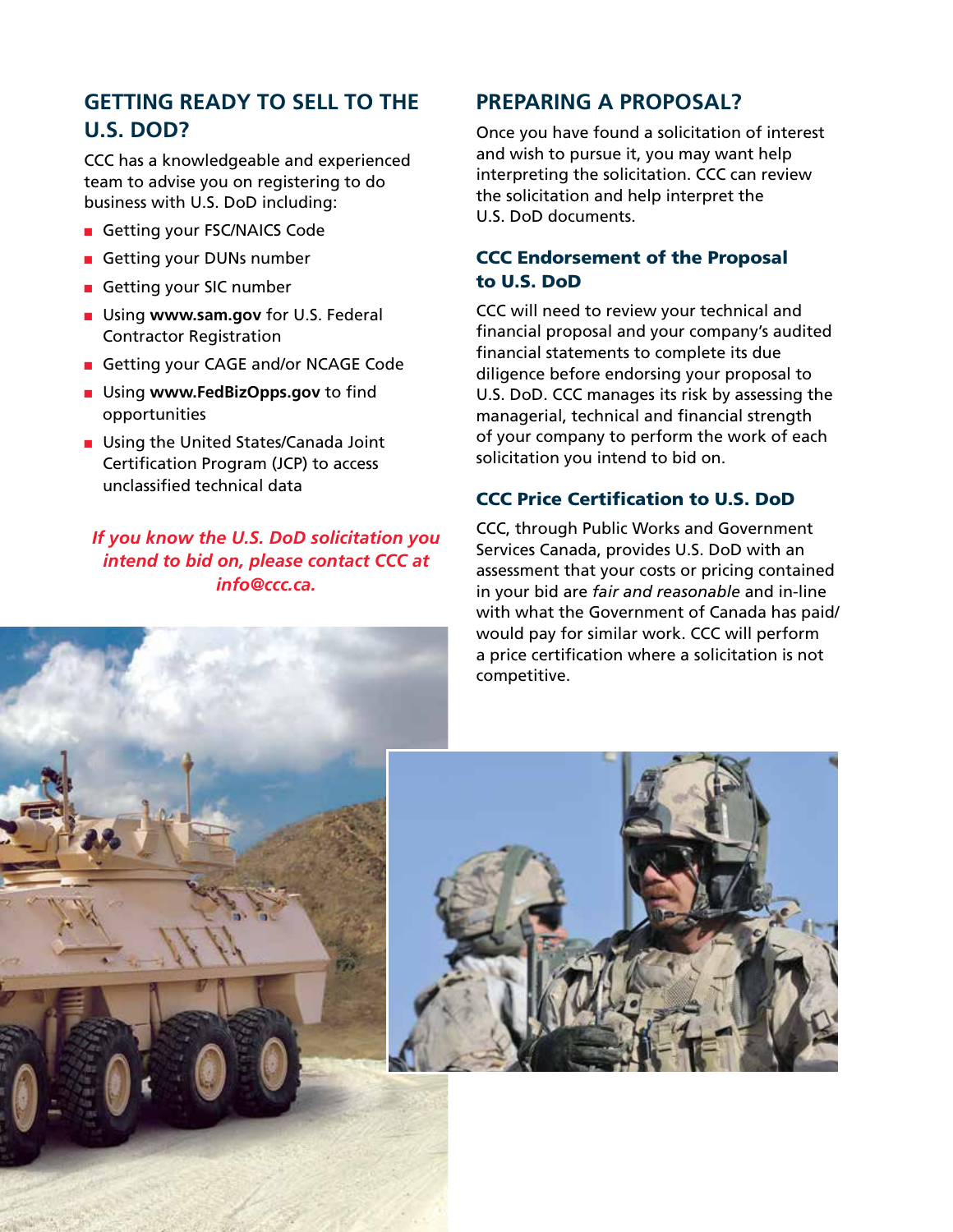# *U.S. DoD – The World's Largest Defence Market*

#### *World's top 15 military spenders in 2012<sup>1</sup>*

| Rank           | <b>Country</b>              | <b>Spending</b><br>(S Bn.) | % of GDP | <b>World share</b><br>(%) | <b>Spending</b><br>(\$ Bn. PPP) |
|----------------|-----------------------------|----------------------------|----------|---------------------------|---------------------------------|
|                | World total                 | 1,753.0                    | 2.5      | 100                       | 1562.3                          |
| 1              | <b>United States</b>        | 682.0                      | 4.4      | 39                        | 682                             |
| $\overline{2}$ | China <sup>x</sup>          | 166.0                      | 2.0      | 9.5                       | 228                             |
| 3              | Russia <sup>x</sup>         | 90.7                       | 4.4      | 5.2                       | 93.7                            |
| 4              | United Kingdom              | 60.8                       | 2.5      | 3.5                       | 57.5                            |
| 5              | Japan                       | 59.3                       | 1.0      | 3.4                       | 50.1                            |
| 6              | France                      | 58.9                       | 2.3      | 3.4                       | 44.7                            |
| 7              | Saudi Arabia <sup>y</sup>   | 56.7                       | 8.5      | 3.2                       | 58.8                            |
| 8              | India                       | 46.1                       | 2.5      | 2.6                       | 117                             |
| 9              | Germany <sup>x</sup>        | 45.8                       | 1.4      | 2.6                       | 40.4                            |
| 10             | Italy <sup>x</sup>          | 34.0                       | 1.7      | 1.9                       | 28.5                            |
| 11             | <b>Brazil</b>               | 33.1                       | 1.5      | 1.9                       | 33.8                            |
| 12             | South Korea                 | 31.7                       | 2.7      | 1.8                       | 42.1                            |
| 13             | Australia                   | 26.2                       | 1.7      | 1.5                       | 16.6                            |
| 14             | Canada <sup>x</sup>         | 22.5                       | 1.3      | 1.3                       | 19.9                            |
| 15             | <b>Turkey</b> <sup>xz</sup> | 18.2                       | 2.3      | 1.0                       | 25.2                            |

#### *Military spending*



<sup>1</sup>Source: SIPRI Yearbook 2013

<sup>x</sup>SIPRI estimate.

<sup>y</sup>The figures for Saudi Arabia include expenditure for public order and safety and might be slight overestimates.

<sup>2</sup>It is possible that the United Arab Emirates (UAE) would be in 15th position in place of Turkey, but data is not available for the UAE in 2012.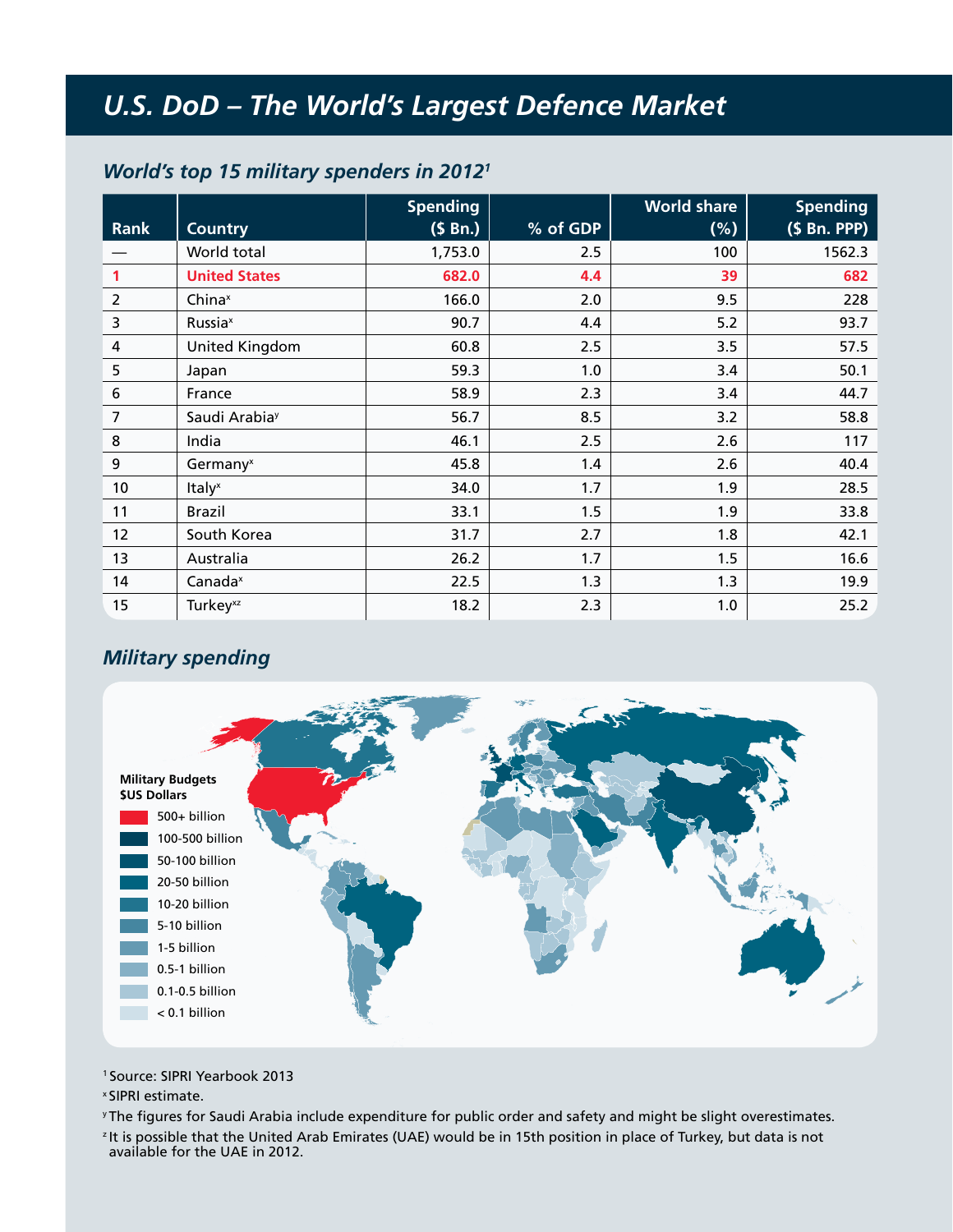## **LOOKING TO EXPORT TO DEFENCE MARKETS BEYOND THE U.S.?**

CCC is the Crown corporation of the Government of Canada that undertakes sales of defence and security technology and expertise from Canada on a government-togovernment basis.

If you think your international customer might be interested in an acquisition on a government-to-government basis, contact CCC to find out more about **CCC's Global Defence and Security Sales**.

*CCC's Global Defence and Security Sales combines the best features of both direct commercial and foreign military sales-type procurement approaches: a commercial timeframe, customized offerings and Government of Canada contract oversight and guarantee of contract performance.*

*"CCC was a vital partner to establish credibility with the Colombian Ministry of National Defence. Since partnering with CCC, we have signed on to deliver a priority acquisition to the Ministry and are working toward a long-term relationship."*

**Danny Deep**, Vice-President, General Dynamics Land Systems-Canada

*"When our company decided to explore opportunities in Peru and Malaysia, we sought assistance from CCC. They negotiated government-to-government contracts on our behalf, giving comfort to our new customers that they will get the goods, and providing us comfort that we will be compensated according to the contract."*

**Robert Walsh**, President and CEO, Forensic Technology Inc.

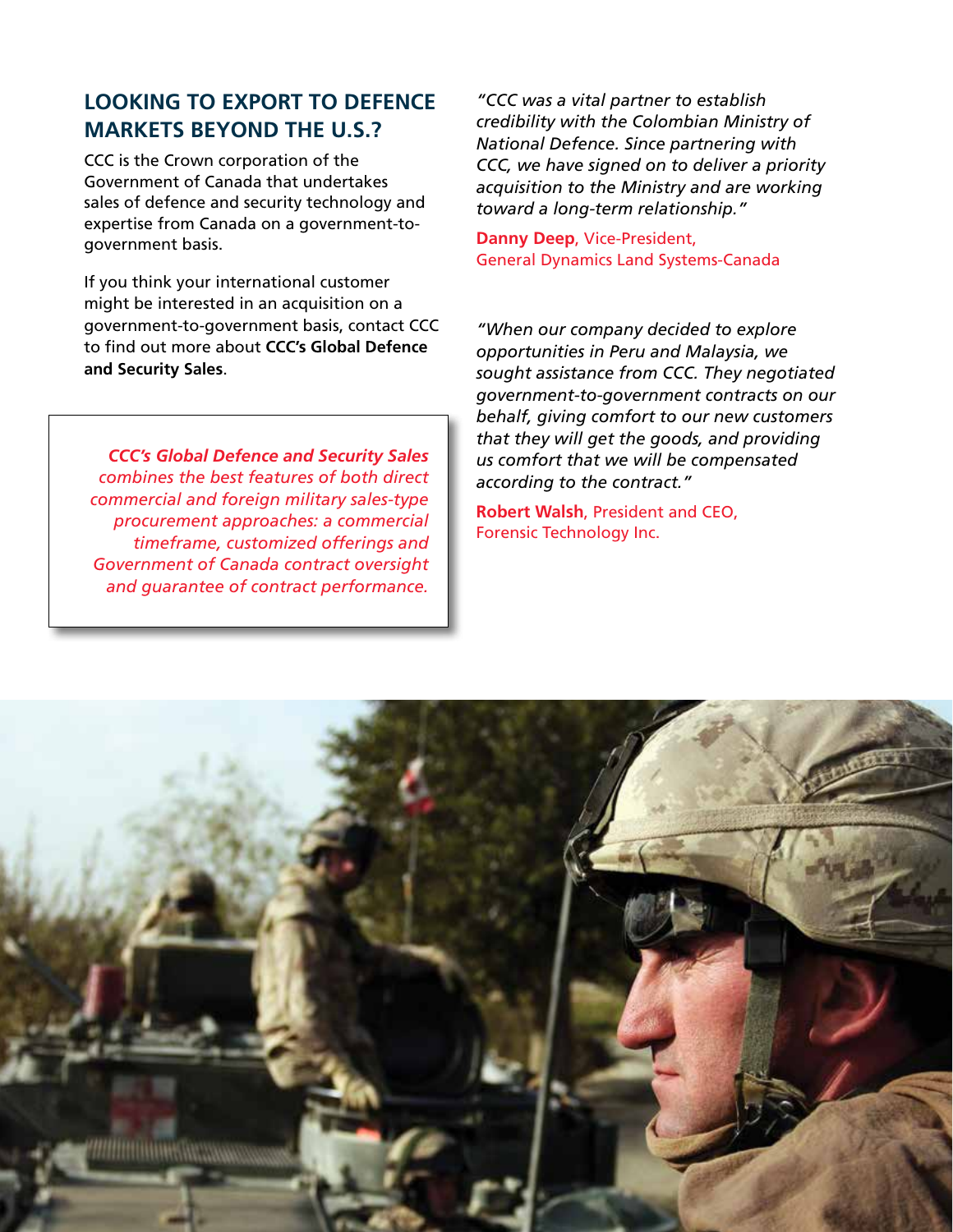

# Your Partner In Defence Exports



**Canadian Commercial Corporation** Corporation Commerciale Canadienne



Global Affairs<br>Canada **Trade Commissioner** Service

Affaires mondiales<br>Canada Service des<br>délégués commerciaux



**National Défense Defence** nationale

**Canadian Commercial Corporation 350 Albert Street, 7th floor Ottawa, Ontario K1A 0S6 TEL: +1.613.996.0034 FAX: +1.613.995.2121**

www.ccc.ca

*Photos courtesy of Textron Systems Canada, General Dynamics Land Systems-Canada and Department of National Defence / Canadian Armed Forces*